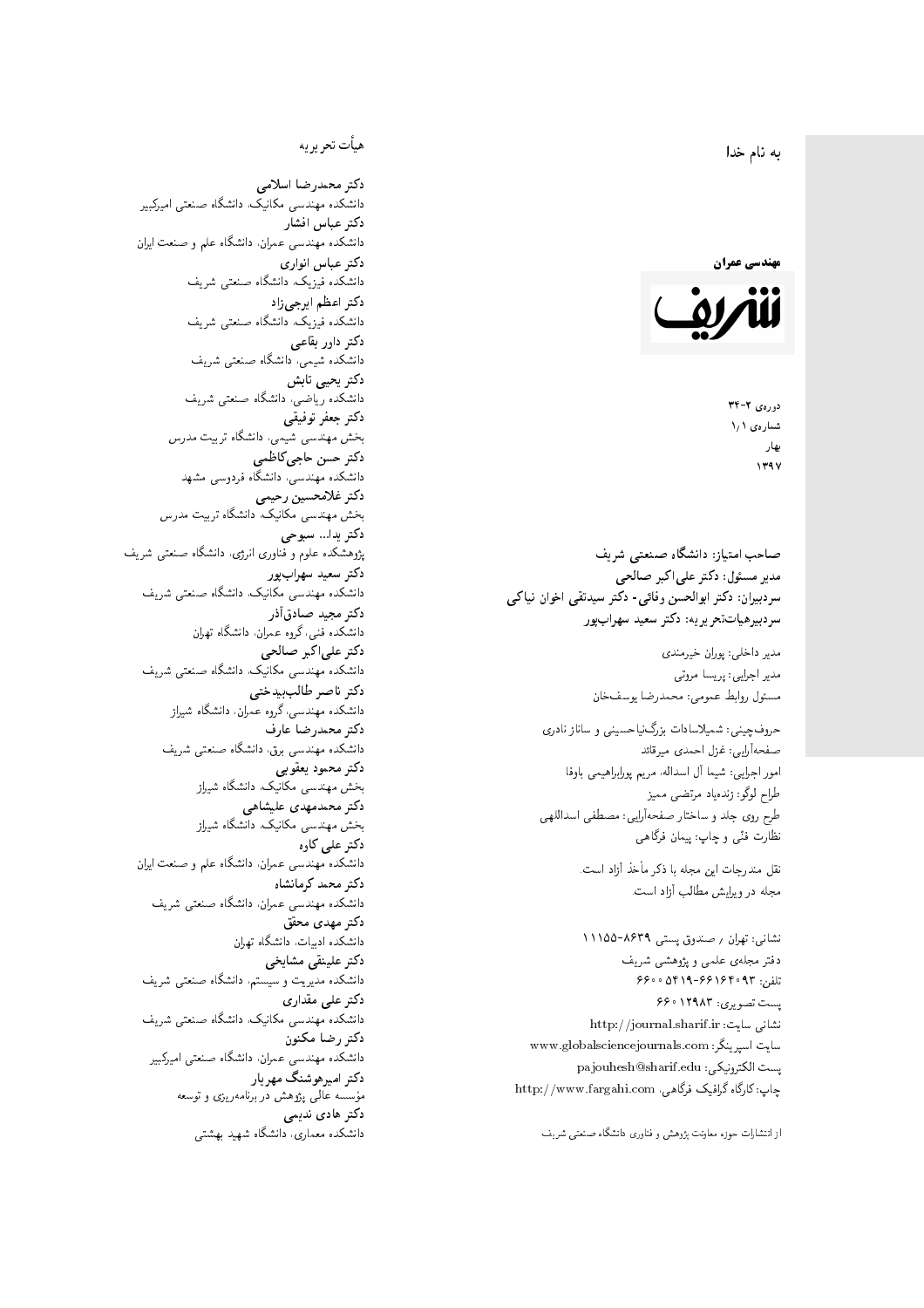هیأت تحریریهی تخصصی • سردبیر تخصصی: دکتر ابوالحسن وفایی استاد دانشکدهی مهندسی عمران ــ دانشگاه صنعتی شریف دکتر احمد ابر یشمچی استاد دانشکدهی مهندسی عمران ــ دانشگاه صنعتی شریف دكتر همايون استكانچى استاد دانشکدهی مهندسی عمران \_ دانشگاه صنعتی شریف دكتر عباس افشار استاد دانشکدهی مهندسی عمران ــ دانشگاه علم و صنعت ایران دكتر محمدعلى برخوردارى دانشیار دانشکدهی مهندسی عمران ـــ دانشگاه علم و صنعت ایران دكتر حسين پورزاهدى استاد دانشکدهی مهندسی عمران \_ دانشگاه صنعتی شریف دكتر مسعود تجريشي دانشیار دانشکدهی مهندسی عمران ــ دانشگاه صنعتبی شریف دكتر ايوب تركيان دانشیار مرکز تحقیقات آب و انرژی ـــ دانشگاه صنعتی شریف دكتر عباسعلى تسنيمى استاد دانشکدهی مهندسی عمران و محیط زیست ـ دانشگاه تربیتمدرس دکتر حسن حاجی کاظمی استاد دانشکدهی مهندسی ــ گروه مهندسی عمران ــ دانشگاه فردوسی مشهد دكتر سيدمحسن حائرى استاد دانشکدهی مهندسی عمران ــ دانشگاه صنعتی شریف دکتر امیررضا خوبے استاد دانشکدهی مهندسی عمران ــ دانشگاه صنعتی شریف دكتر فياض رحيمزإده استاد دانشکدهی مهندسی عمران ــ دانشگاه صنعتی شریف دکتر علی اکبر رمضانیانپور استاد دانشکدهی مهندسی عمران ــ دانشگاه صنعتی امیرکبیر دکتر سیدمهدی زهرایی دانشیار دانشکدهی فنی <sup>ـ</sup>گروه مهندسی عمران ــ دانشگاه تهران دكتر محمدمهدى سعادت پور استاد دانشکدهی مهندسی عمران ــ دانشگاه صنعتی اصفهان دكتر عيسى سلاجقه استاد دانشکدهی مهندسی عمران ــ دانشگاه باهنر کرمان دكتر مجيد صادق أذر استاد دانشکدهی فنبی -گروه مهندسی عمران ــ دانشگاه تهران دكتر ناصر طالب بيدختي استاد دانشکدهی مهندسی ــ بخش مهندسی عمران ــ دانشگاه شیراز دكتر ارسلان قهرمانبي استاد دانشکدهی مهندسی ــ بخش مهندسی عمران ــ دانشگاه شیراز

دكتر محمد كارأموز

استاد دانشکدهی فنبی -گروه مهندسی عمران ــ دانشگاه تهران

دكتر محمدتقى كاظمى دانشیار دانشکدهی مهندسی عمران ــ دانشگاه صنعتی شریف دكتر محمد كرمانشاه استاد دانشکدهی مهندسی عمران ــ دانشگاه صنعتی شریف دکتر علی کاوہ استاد دانشکدهی مهندسی عمران ــ دانشگاه علم و صنعت ایران دكتر سيدمجدالدين ميرمحمدحسينى دانشیار دانشکدهی مهندسی عمران ــ دانشگاه صنعتبی امیرکبیر دكتر سيدشهاب الدين يثر بي دانشیار دانشکدهی مهندسی عمران و محیط زیست – دانشگاه تربیت مدرس

هيأت مشاوران

دكتر محمدرضا أروين دانشکدهی مهندسی عمران ــ دانشگاه فسا دکتر محمدعلی ارجمند دانشکدهی مهندسی عمران ــ دانشگاه شهیدرجایی دكتر عليرضا حاجياني بوشهريان دانشکدهی مهندسی عمران ـــ دانشگاه آزاد اسلامی واحد شیراز دکتر سید مهدی حسینیان دانشکده ی مهندسی عمران ــ دانشگاه بوعلمیسینا دکتر مهدی خدارست دانشکدهی مهندسی عمران ــ دانشگاه قم دکتر هوشنگ دباغ دانشکدهی مهندسی عمران ــ دانشگاه کردستان دكتر حميد رحمانبي دانشکدهی مهندسی عمران ــ دانشگاه کردستان دكتر مصطفى زمانيان دانشکدهی مهندسی عمران ــ دانشگاه شهیدبهشتی دکتر سید احسان سیدابریشمی دانشکدهی مهندسی عمران ــ دانشگاه شهیدبهشتی دکتر سید احسان سیدی حسینی نیا دانشکدهی مهندسی عمران ــ دانشگاه فردوسی مشهد دكتر حسن شرفي دانشکدهی مهندسی عمران ــ دانشگاه رازی دكتر حميدرضا صبا دانشکده، مهندسی عمران ــ دانشگاه تفرش دکتر علی کیهانی دانشکدهی مهندسی عمران \_ دانشگاه صنعتی شیراز دكتر رامتين معيني دانشکدهی مهندسی عمران ــ دانشگاه اصفهان دكتر محمدرضا مطهري دانشکده، مهندسی عمران ــ دانشگاه اراک دكتر عليرضا ياراحمدى دانشکدهی مهندسی معدن ـــ دانشگاه یزد

للمريق

مهندسي عمران